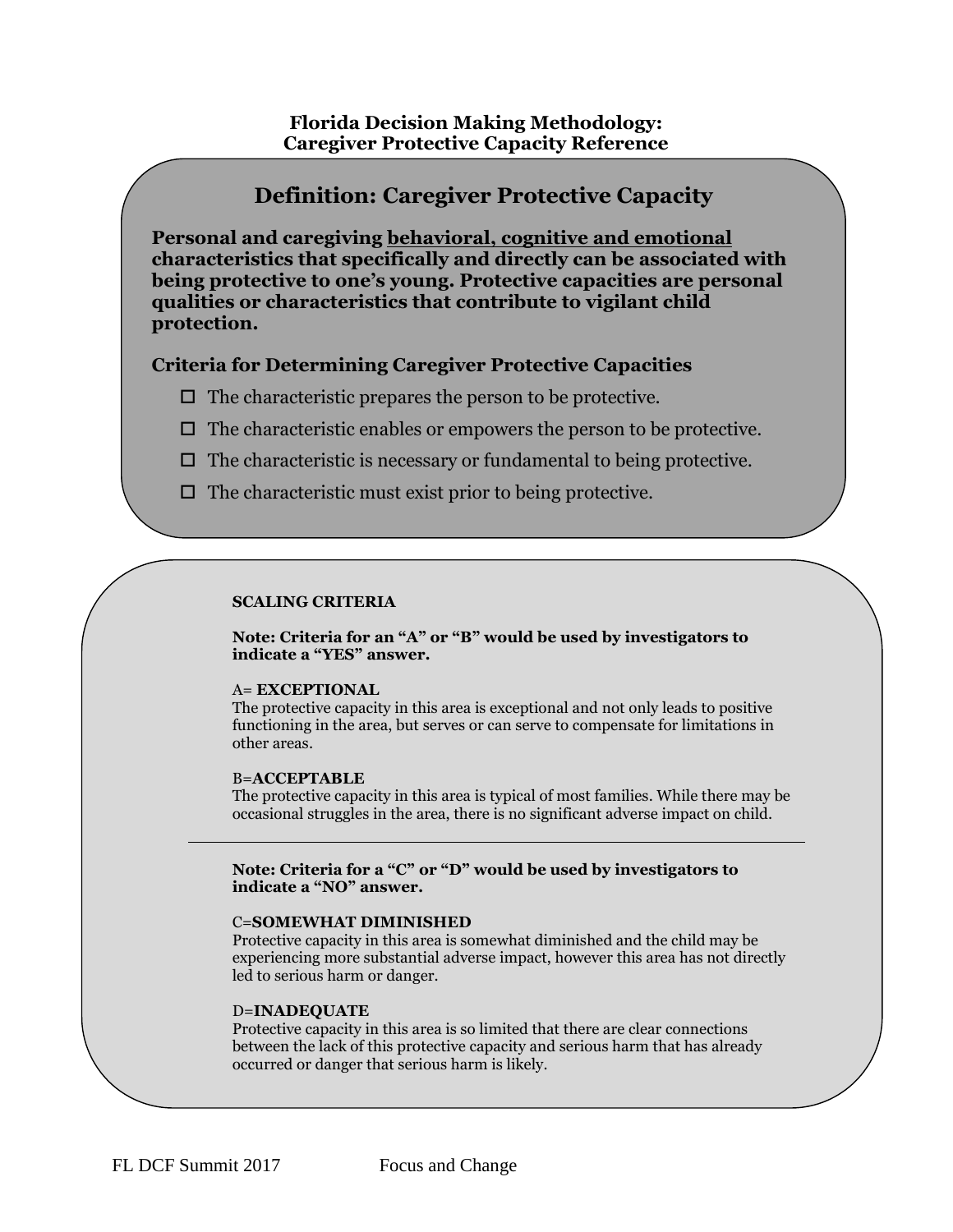# **Behavioral Protective Capacity** *Specific action, activity, performance that is consistent with and results in parenting and protective vigilance.*

# **The parent/legal guardian/caregiver demonstrates impulse control.**

This refers to a person who is deliberate and careful, who acts in managed and self-controlled ways.

- People who do not act on their urges or desires.
	- People that do not over-react as a result of outside stimulation.
	- People who think before they act.
	- People who are planful.

# **Scaling Guide:**

- A. Parent/Caregiver consistently acts thoughtfully regardless of outside stimulation, avoids whimsical responses, and thinks before they take action. Parent/Caregiver is plan full in their actions when caring for children and making life choices.
- B. Parent/Caregiver regularly is acts thoughtfully regardless of their on their urges or desires, avoids acting as a result of outside stimulation, avoids whimsical responses, thinks before they take action, and are plan full when caring for children and making life choices. When parent/caregiver does act on urges/desires, they do not result in negative affects to their children or family.
- C. Parent/Caregiver routinely (weekly/monthly) acts upon their urges/desires, is influenced by outside stimulation, thinks minimally before they take action, and are not plan full, resulting in their actions having negative affects on their children and family.
- D. Parent/Caregiver frequently (daily) acts upon their urges/desires, is highly influenced by outside stimulation, does not think before taking action, and do not plan. Parent/Caregiver's inability to control their impulses results in negative affects on their children and family.

# **The parent/legal guardian/caregiver takes action.**

# **Takes Action**

This refers to a person who is action oriented as a human being, not just a caregiver.

- People who perform when necessary.
- People who proceed with a course of action.
- People who take necessary steps.
- People who are expedient and timely in doing things.
- People who discharge their duties.

# **Physically Able**

This refers to people who are sufficiently healthy, mobile and strong.

- People who can move quickly when an unsafe situation presents (e.g. active toddlers who may dart out toward the street or water source, pool, canal, etc.).
- People who can lift children.
- People who are able to physically manage a child's behaviors.
- People with physical abilities to effectively deal with dangers (e.g. a child with special needs who may be prone to 'running' away, a child who requires close supervision, etc.

# **Assertive and Responsive**

This refers to being positive and persistent.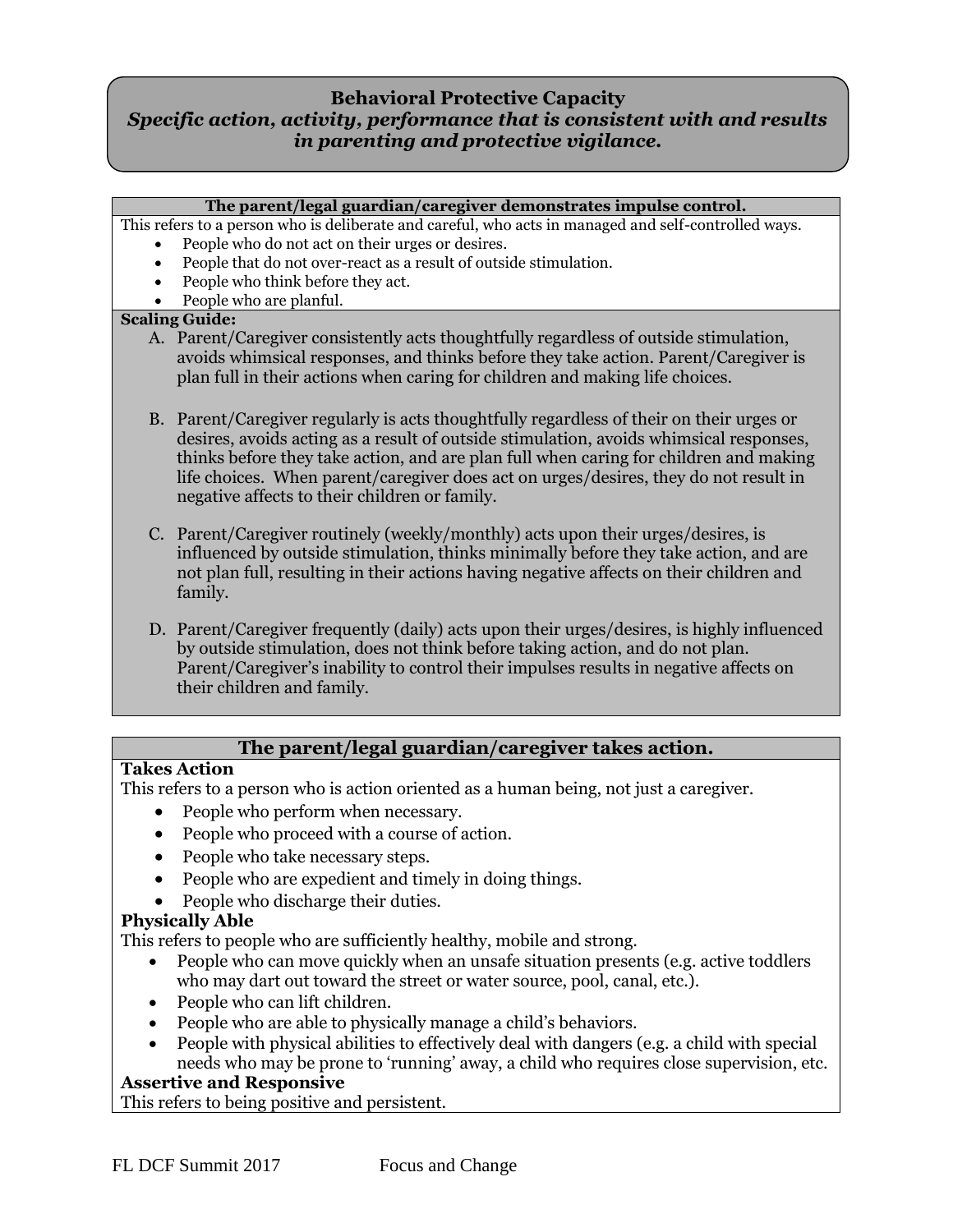- People who are firm and purposeful.
- People who are self-confident and self-assured.
- People who are secure with themselves and their ways.
- People who are poised and certain of themselves.

# **Adequate Energy**

This refers to the personal sustenance necessary to be ready and 'on the job' of being protective.

- People who are alert and focused
- People who can move, are on the move, ready to move, will move in a timely way
- People who are motivated and have the capacity to work and be active
- People who express force and power in their action and activity
- People who are not lethargic to the point of incapacitation or inability to be protective
- People who are rested or able to overcome being tired.

# **Uses Resources to Meet Basic Needs**

This refers to knowing what is needed, getting it, and using it to keep a child safe.

- People who get people to help them and their children
- People who use community public and private organizations
- People who will call on police or access the courts to help them
- People who use basic community services such as food and shelter

# **Scaling Guide**:

- A. Parent/Caregiver takes action, is assertive and response, and is physically able to respond to caregiving needs, such as chasing down children, lifting children, and is able to physically protect their children from harm consistently. Parent/Caregiver may have physical limitations, however demonstrates the ability to accommodate those physical limitations in order to take action.
- B. Parent/Caregiver is able to take action, is assertive and responsive, and/or is physically able to respond to caregiving needs, however requires assistance on occasion to be able to meet children's needs. Parent/Caregiver may have a physical limitation, and occasionally is not able to demonstrate the ability to accommodate those physical limitations in order to take action.
- C. Parent/Caregiver regularly is not able to take action, be assertive and responsive, and/or physically respond to caregiving needs. Parent/Caregiver needs assistance on a regular basis (weekly). Parent/Caregiver may have a physical limitation, an on a regular basis is not able to accommodate those physical limitations in order to take action.
- D. Parent/Caregiver is not able to take action, be assertive and responsive, and/or physically respond to meeting caregiving needs of children. Parent/Caregiver requires assistance routinely (daily). Parent/Caregiver may have a physical limitation, and routinely is not able to accommodate that physical limitation in order to take action.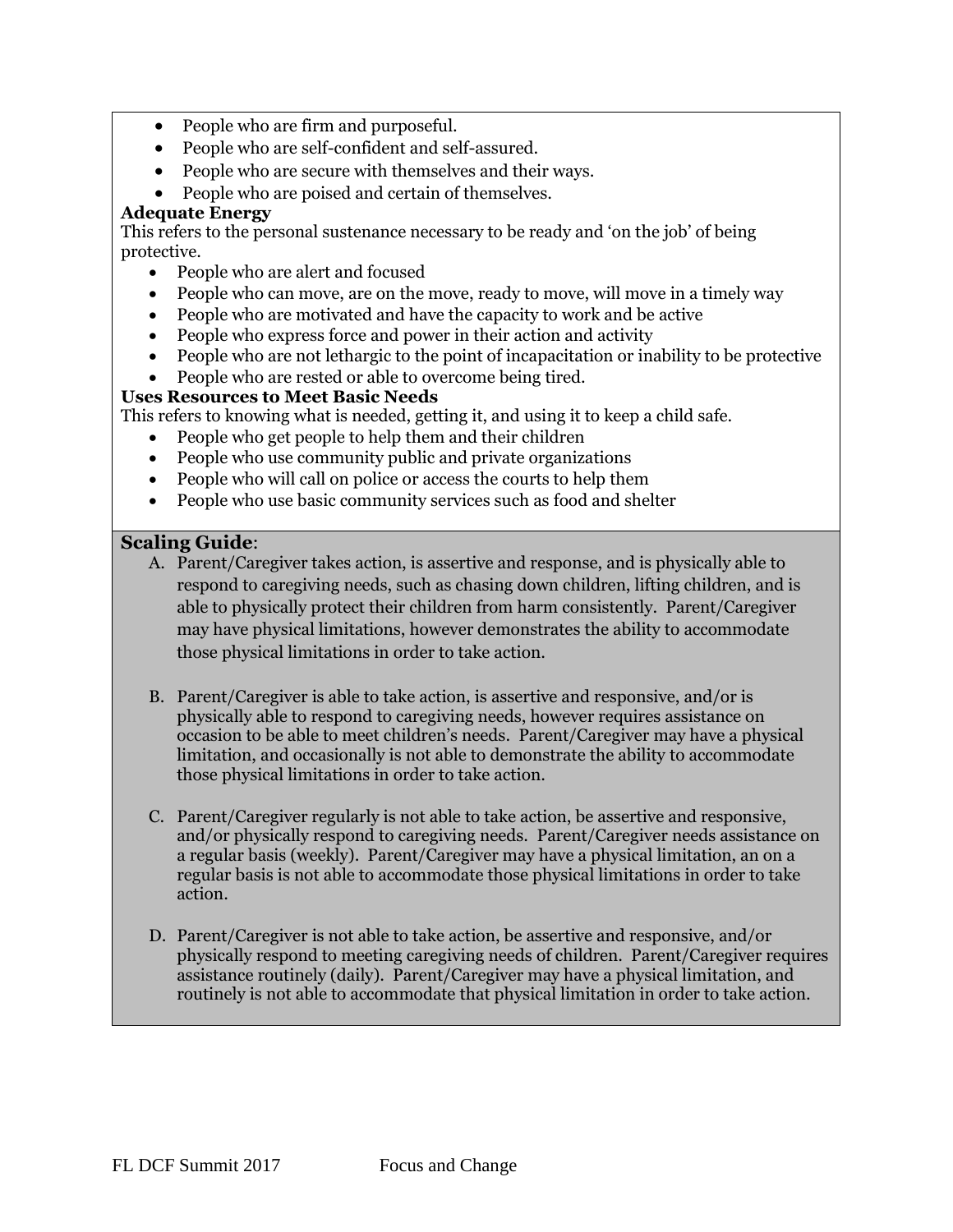#### **The parent/legal guardian/caregiver sets aside her/his needs in favor of a child.**

This refers to people who can delay gratifying their own needs, who accept their children's needs as a priority over their own.

- People who do for themselves after they have done for their children.
- People who sacrifice for their children.
- People who can wait to be satisfied.
- People who seek ways to satisfy their children's needs as the priority.

This refers to people who adjust and make the best of whatever caregiving situation occurs.

- People who are flexible and can adapt.
- People who accept things and can move with them.
- People who are creative about caregiving.
- People who come up with solutions and ways of behaving that may be new, needed and unfamiliar but more fitting.

## **Scaling Guide:**

- A. Parent/Caregiver identifies their child's needs as their number one priority. Parent/Caregiver has demonstrated through their actions that they place their child's needs above their own by waiting to be satisfied, sacrificing for their children, and through seeking ways to satisfy their child's needs as a priority. Parent/Caregiver does not need to be prompted by others in viewing their needs as secondary to the child's.
- B. Parent/Caregiver views the child's needs as a priority, however at times struggles to place their children's needs before their own. The lack of viewing the child's needs as a priority does not result in the children being maltreated or exposed to danger.
- C. Parent/Caregiver recognizes the need to place their child's needs as a priority, however is not able to set aside their own needs in favor of their child's needs, resulting in the child being maltreated and/or exposed to danger.
- D. Parent/Caregiver does not recognize the need to place the child's needs as a priority and does not set aside their own needs in favor of the child's, resulting in the child being maltreated and/or exposed to danger on regular occasions.

#### **The parent/legal guardian/caregiver demonstrates adequate skill to fulfill caregiving responsibilities.**

This refers to the possession and use of skills that are related to being protective.

- People who can feed, care for, supervise children according to their basic needs.
- People who can handle, manage, oversee as related to protectiveness.
- People who can cook, clean, maintain, guide, shelter as related to protectiveness.

## **Scaling Guide:**

- A. Parent/Caregiver is able to feed, care for, and supervise child. Parent/Caregiver has the skills necessary to cook, clean, maintain, guide and shelter child as related to protectiveness.
- B. Parent/Caregiver is able to feed, care for, and supervise child, however at times requires assistance in fulfilling these duties. Parent/Caregiver is able to seek assistance in meeting child's needs and the need for assistance does not result in the child's needs being unmet and/or children being maltreated.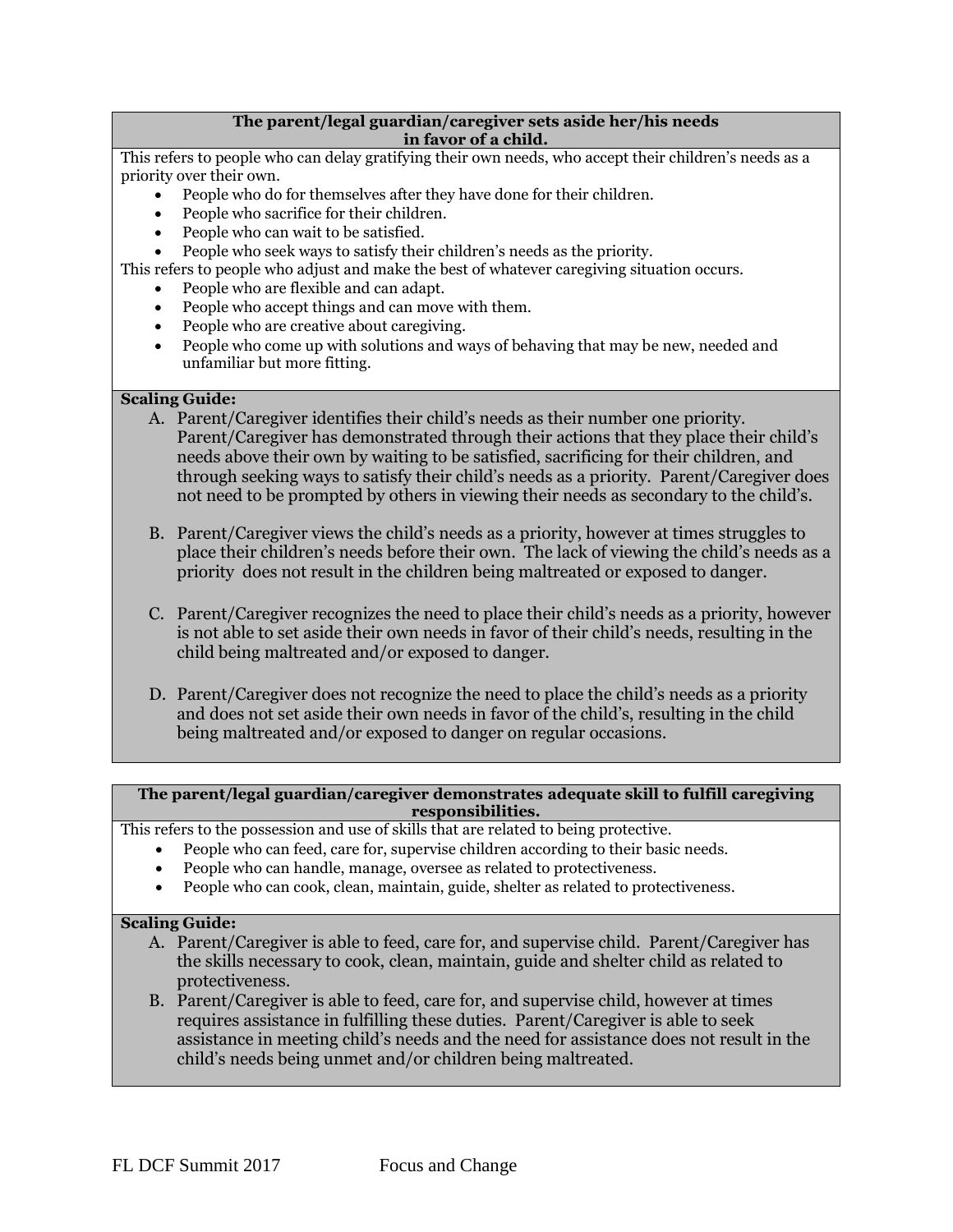- C. Parent/Caregiver has minimal skills related to providing for the basic needs of child. Parent/Caregiver lacks the ability to consistently feed, and/or care, and or/supervise child resulting in maltreatment and/or danger. Parent/Caregiver recognizes the need for assistance, however does not act to seek resources to assist in fulfilling caregiving responsibilities.
- D. Parent/Caregiver has little to no skills related to providing for basic needs of child. Parent/Caregiver does not feed, and/or, care, and/or supervise child resulting in child being maltreated and/or in danger. Parent/Caregiver does not recognize the need to provide for basic needs of child and/or the parent/caregiver will not or cannot seek resources to assist in fulfilling caregiving responsibilities.

# **The parent/legal guardian/caregiver is adaptive as a caregiver.**

This refers to people who adjust and make the best of whatever caregiving situation occurs.

- People who are flexible and can adapt.
- People who accept things and can move with them.
- People who are creative about caregiving.
- People who come up with solutions and ways of behaving that may be new, needed and unfamiliar but more fitting.

# **Scaling Guide:**

- A. Parent/Caregiver is flexible and adjustable, is able to accept things and move, is creative in their caregiving, and are able to come up with solutions and way s of behaving that may be new, needed and unfamiliar but are fitting to their child's needs.
- B. Parent/Caregiver is able to be flexible and adjustable in most situations, is able to accept most things and move forward, displays some creativity in their caregiving, and is able to come up with solutions and ways of behaving that are new, needed, and unfamiliar with some assistance. On occasion the parent/caregivers adaptation is not fitting to their child's needs, however this does not result in maltreatment and/or danger.
- C. Parent/Caregiver lacks flexibility in most situations, including routine caregiving responsibilities. Parent/Caregiver struggles with adapting to meet child needs, including identifying solutions for ways of behaving or caretaking that does not result in maltreatment and/or danger to child. Parent/Caregiver acknowledges their struggle with flexibility and adaptation, however has not sought assistance in changing their behavior.
- D. Parent/Caregiver is not flexible and/or adaptive in caregiving duties, resulting in children being maltreated and/or in danger. Parent/Caregiver cannot or will not acknowledge their lack of flexibility and/or adaptability in caregiving. Parent/Caregiver has not sought assistance in changing their behavior.

# **History of Protecting**

This refers to a person with many experiences and events in which he or she has demonstrated clear and reportable evidence of having been protective. Examples might include:

 People who have raised children (now older) with no evidence of maltreatment or exposure to danger.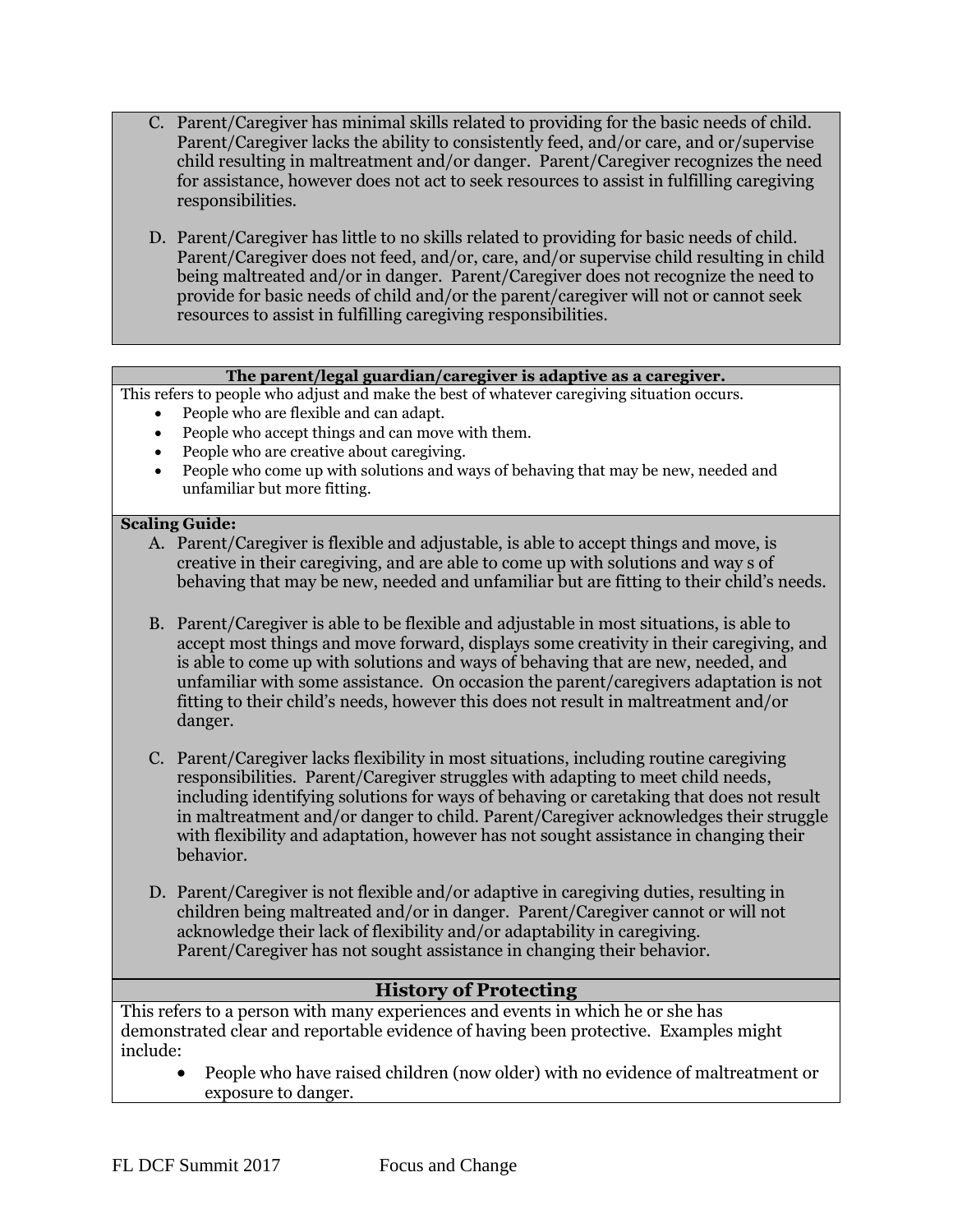- People who have protected their children in demonstrative ways by separating them from danger, seeking assistance from others or similar clear evidence.
- Caregivers and other reliable people who can describe various events and experiences where protectiveness was evident.

# **Scaling Guide:**

- A. Parent/Caregiver has raised children (older) with no evidence of maltreatment or exposure to danger, have demonstrated ways of protecting their children by separating them from danger, seeking assistance from others. Parent/Caregiver can describe events and experiences where they have protected children in the past.
- B. Parent/Caregiver has raised children (older) with minimal exposure to danger or evidence of maltreatment. This may or may not include prior child welfare system involvement with the family. Parent/Caregiver is able to seek assistance from others and can describe events and experiences where they have protected their children in the past, as well as describe how they were not able to protect their children in past. Parent/Caregiver is able to differentiate between prior protective actions and lack of protective actions.
- C. Parent/Caregiver has demonstrated minimal ability to raise children without exposure to danger or maltreatment. Parent/Caregiver has had frequent (three or more contacts with the child welfare system due to repeated exposure to maltreatment and parental conduct. Parent/Caregiver is not able to articulate how they have protected their children in the past and/or how they could take protective measures to ensure that their children are protected.
- D. Parent/Caregiver has not been able to raise children without exposure to danger and/or maltreatment. Parent/Caregiver has had repeated contact with child welfare system (three or more reports within 1 year) due to repeated exposure to maltreatment and parental conduct.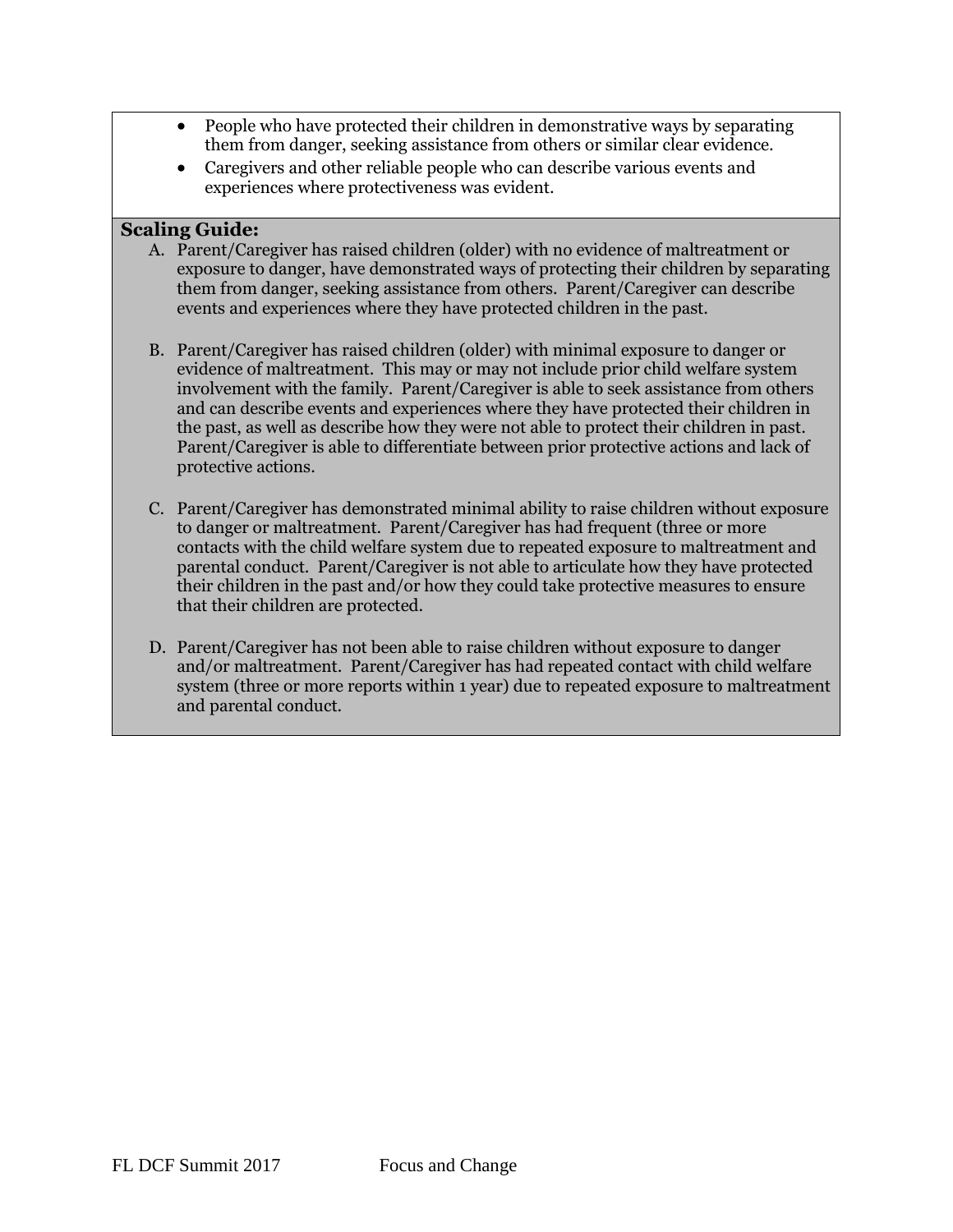# **Cognitive Protective Capacity**

*Specific intellect, knowledge, understanding and perception that results in parenting and protective vigilance.*

#### **The person is self-aware as a parent/legal guardian/caregiver.**

This refers to sensitivity to one's thinking and actions and their effects on others – on a child.

- People who understand the cause effect relationship between their own actions and results for their children
- People who are open to who they are, to what they do and to the effects of what they do.
- People who think about themselves and judge the quality of their thoughts, emotions and behavior.

People who see that the part of them that is a caregiver is unique and requires different things from them.

#### **Scaling Criteria:**

- A. Parent/Caregiver understands the cause-effect relationship between their own actions and effects on child. They are open to who they are and to what they do and the effects of what they do. They are able to think about themselves and judge the quality of their thoughts, emotions, and behaviors. They are able to view their role as a caregiver as being unique.
- B. Parent/Caregiver is able to understand the cause-effect relationship between their own actions and effects on children, however at times struggle to be open in regards to themselves and the quality of their thoughts, emotions, and behaviors in relation to providing for care of the child. The Parent/Caregiver struggles do not result in child being maltreated and/or being in dangerous situations.
- C. Parent/Caregiver is able to understand the cause-effect relationship between their own actions, however are not able to relate their actions to the effects on their child. Parent/Caregiver is not open in reflecting their own thoughts, emotions, and/or behavior in relation to providing for care of their children, resulting in children being maltreated and/or in danger. Parent/Caregiver recognizes the need for understanding the causal relationship and the effects on child.
- D. Parent/Caregiver is not able to understand the cause-effect relationship between their own actions and are not able to relate those actions to the effects on their child. Parent/Caregiver is not open in regard to their own thoughts, emotions, and/or behavior, resulting in child being maltreated and/or in danger. Parent/Caregiver does not recognize the need for understanding the causal relationship of their actions and the effects on child.

#### **The parent/legal guardian/caregiver is intellectually able/capable. Adequate Knowledge to Fulfill Caregiving Duties**

This refers to information and personal knowledge that is specific to caregiving that is associated with protection.

People who know enough about child development to keep kids safe.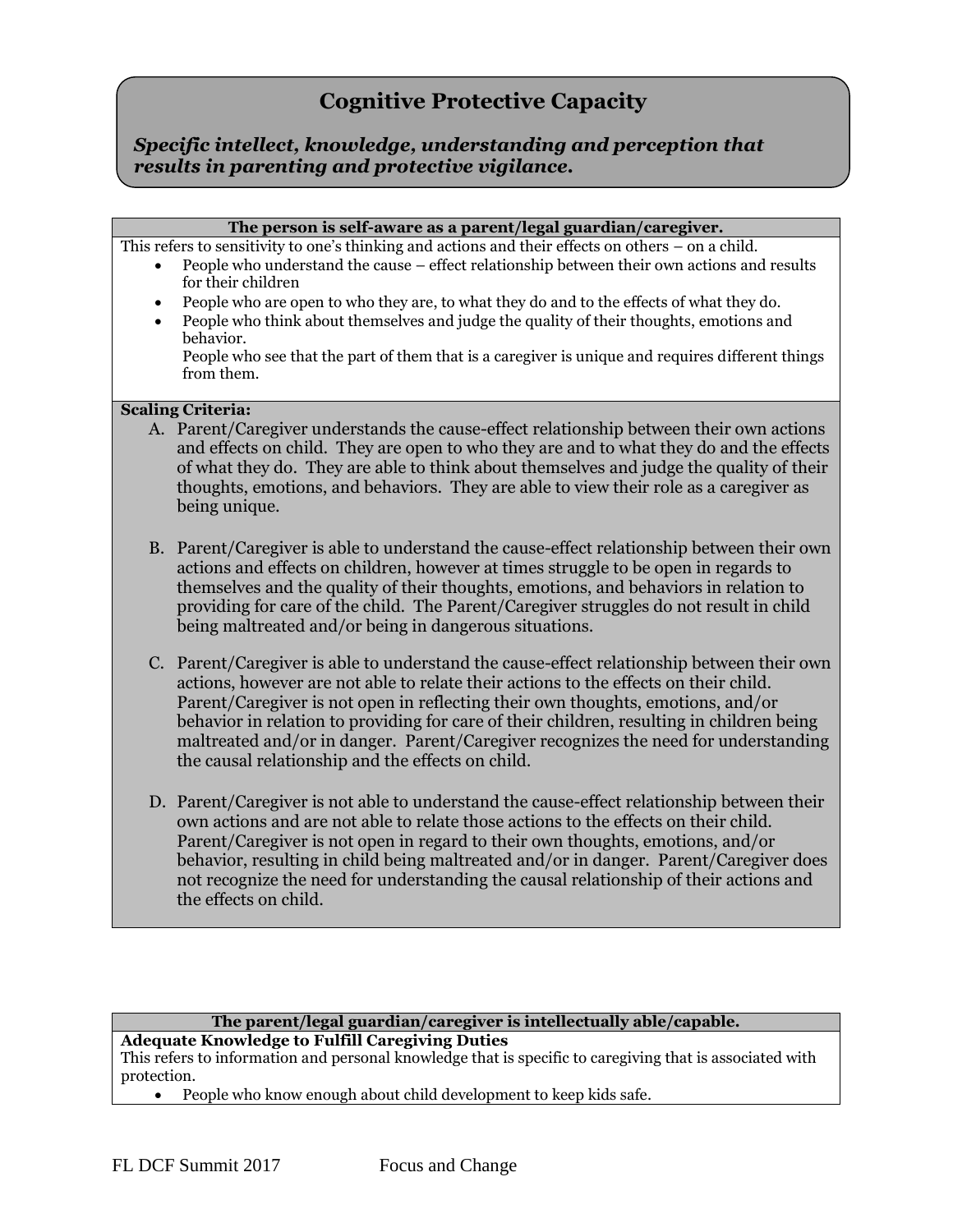- People who have information related to what is needed to keep a child safe.
- People who know how to provide basic care which assures that children are safe.

# **Scaling Criteria:**

- A. Parent/caregiver possess essential knowledge regarding caregiving and child development. Parent/caregiver seeks to increase their knowledge in correlation with child's needs and is able to recognize the need for increased knowledge as being essential to providing for child safety. Parent/caregiver may have cognitive limitations, however has supports and/or resources to assist in knowledge development.
- B. Parent/caregiver possesses essential knowledge regarding caregiving and child development, however at times struggles in recognizing the correlation with child's needs and the need for increased/varied knowledge for providing for child safety. Parent/caregiver is open to seeking assistance and may or may not have a support network to assist in increasing their knowledge regarding child development. Maltreatment has not occurred as a result of the parent/caregiver's knowledge capacity.
- C. Parent/caregiver lacks essential knowledge regarding caregiving and child development and does not correlate the lack of knowledge to the responsibility for child safety and development. Parent/caregiver may have a cognitive delay that affects their ability to increase their knowledge regarding caregiving and safety and the lack of resources or supports for their cognitive delay is a contributing factor to the parent/caregiver intellectual capacity. Parent/caregiver is not or will not seek assistance in increasing their knowledge. Maltreatment has occurred as a result of the parent/caregivers knowledge capacity.
- D. Parent/caregiver lacks essential and basic child development knowledge in regards to caregiving needs and child safety. Parent/caregiver may have a cognitive delay that is debilitating and is not being addressed through informal or formal supports. The parent/caregiver knowledge is such that it leaves children in danger and has resulted in maltreatment. Parent/caregiver is not or will not seek assistance in increasing their knowledge or accessing supports to develop knowledge regarding child development and child safety.

#### **The parent/legal guardian/caregiver recognizes and understands threats to the child.**

This refers to mental awareness and accuracy about one's surroundings, correct perceptions of what is happening and the viability and appropriateness of responses to what is real and factual.

- People who recognize threatening situations and people.
- People who are alert to danger about persons and their environment.
- People who are able to distinguish threats to child safety.

# **Scaling Criteria:**

A. Parent/caregiver is attuning with their surroundings, in particular to their perceptions regarding life situations, recognizing dangerous and threatening situations and people. Parent/caregivers are reality orientated and consistently operate in realistic ways.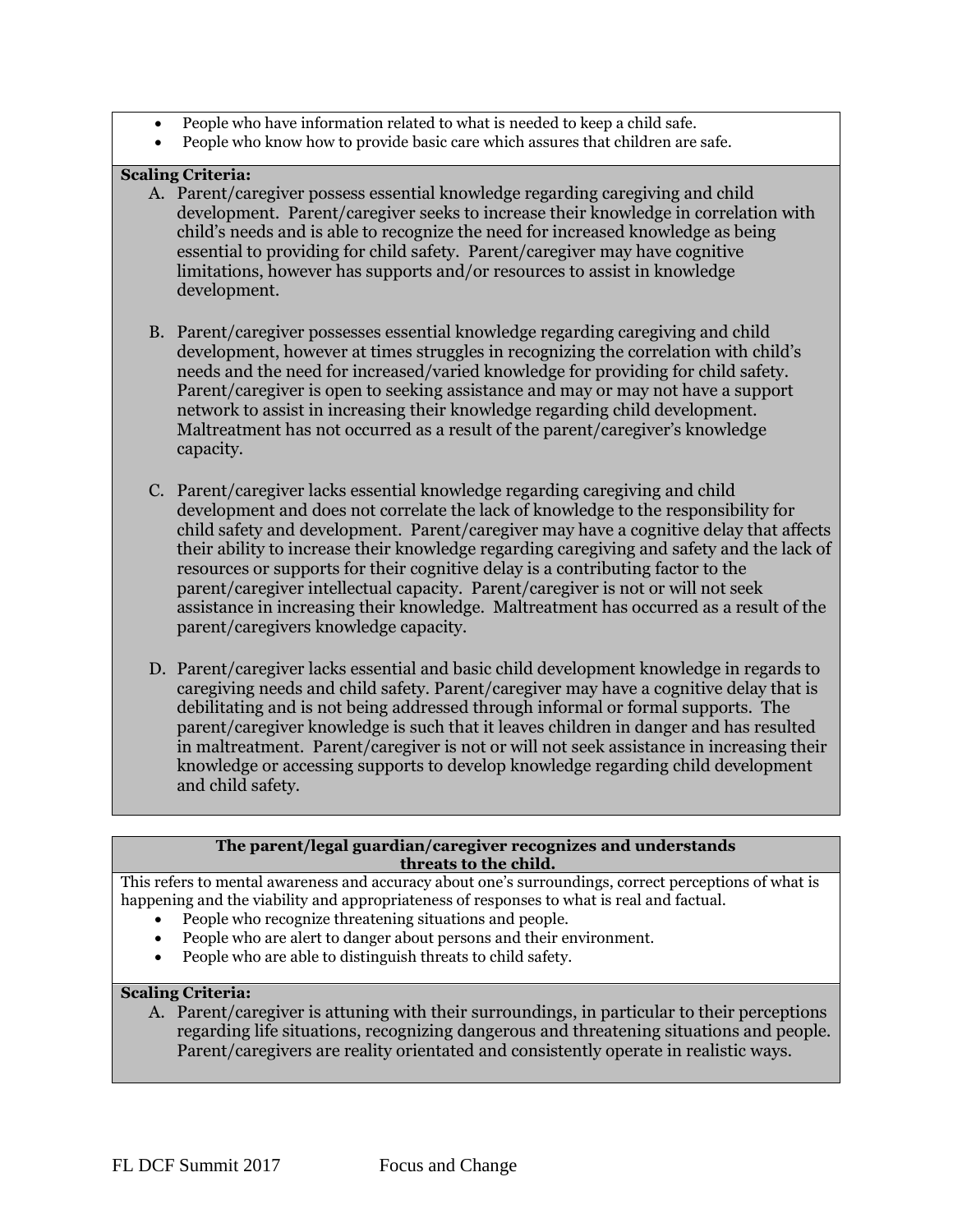- B. Parent/caregiver is aware of their surroundings and life situations. Parent/caregiver is aware of dangerous and threatening situations and people, however at times struggles to correlate the impact of dangerous and threatening situations and people with their role as a parent/caregiver. Parent/caregiver ability does not result in children being maltreated and/or unsafe. Parent/caregiver is able to recognize the need for increased awareness and is able to access resources without assistance in increasing their mental awareness in regards to providing for safety of children.
- C. Parent/caregiver frequently is not aware of their surroundings and life situations. In particular this occurs when presented with dangerous and/or threatening situations. Parent/caregiver is not able to recognize the correlation with child safety and mental awareness, resulting in children being maltreated and/or unsafe. Parent/caregiver is not or will not access resources to increase their mental awareness without assistance.
- D. Parent/caregiver is not aware of their surrounding and life situations, particularly when caring for children. Parent/caregiver does not recognize dangerous and/or threatening situations/people, resulting in children being maltreated and/or unsafe. Parent/caregiver may have an unmanaged mental health condition that affects their ability to be aware. The unmanaged mental health condition is known to the parent/caregiver and they have not or will not seek assistance to manage the mental health condition.

## **The parent/legal guardian/caregiver recognizes the child's needs.**

#### **Accurate Perceptions of the Child**

This refers to seeing and understanding a child's capabilities, temperament, needs and limitations correctly.

- People who know what children of a certain age or with particular characteristics are capable of.
- People who respect uniqueness in others.
- People who see a child essentially as the child is and as others see the child.
- People who recognize the child's needs, strengths and limitations. People who can explain what a child requires, generally, for protection and why.
- People who see and value the capabilities of a child and are sensitive to difficulties a child experiences.
- People who appreciate uniqueness and difference.
- People who are accepting and understanding.

- A. Parent/caregiver consistently recognizes the child's needs, strengths and limitations. Parent/caregiver is able to appreciate the uniqueness and differences in children with acceptance and understanding. Parent/caregiver are sensitive to the child and their experiences.
- B. Parent/caregiver recognizes the child's needs, strengths and limitations. Parent/caregiver is able to appreciate the uniqueness and differences in children, however at times struggles in understanding and accepting the child's differences and uniqueness. At times the parent/caregiver struggles with identifying with the child and their experiences. Parent/caregiver is aware during these times and may have sought assistance in continuing to develop their parenting skills in regards to recognizing child's needs and differences. The parent/caregiver has supports and/or resources available for assistance. Children have not been maltreated and/or unsafe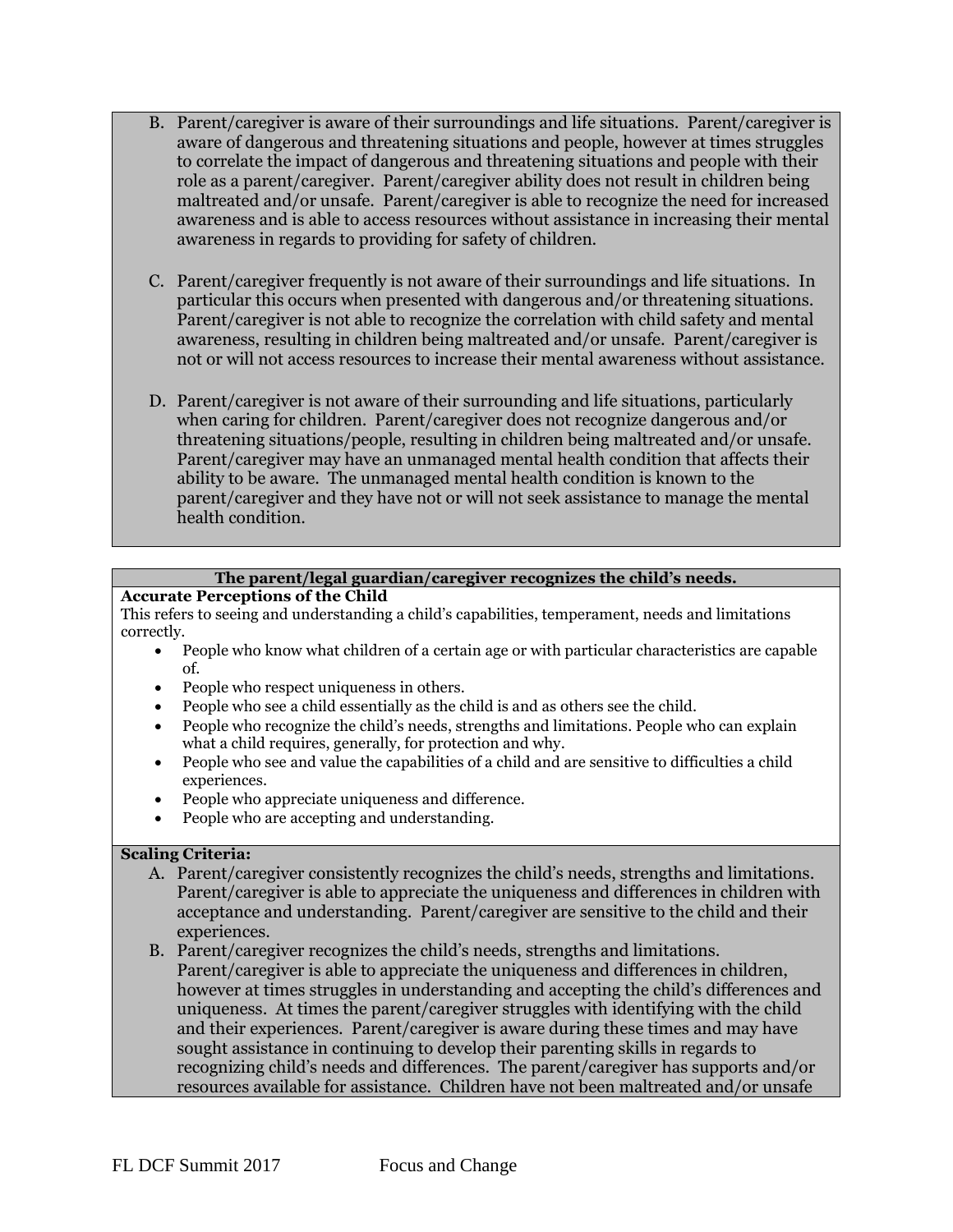due to the parent/caregiver capacity of being able to recognize child needs and strengths.

- C. Parent/caregiver does not identify with the child's needs, strengths, and/or limitations resulting in the parent/caregiver acting in ways that have resulted in the child being maltreated and/or unsafe. The parent/caregiver is able to recognize their inability to identify with children and is open to assistance in increasing their parenting capacity.
- D. Parent/caregiver does not identify with the child's needs, strengths, and/or limitations that have resulted in the child being maltreated and/or unsafe. The parent/caregiver does not see value in the capabilities of the child and are not sensitive to the child and their experiences. Parent/caregiver view of the child is incongruent to the child and how others view the child. Parent/caregiver is not able to recognize their inability to identify with child and the child's needs and are not willing or able to seek assistance in increasing their parenting capacity.

| The parent/legal guardian/caregiver understands his/her protective role.                             |
|------------------------------------------------------------------------------------------------------|
| This refers to awareness. This refers to knowing there are certain solely owned responsibilities and |
| obligations that are specific to protecting a child.                                                 |
| People who possess an internal sense and appreciation for their protective role.                     |

- People who can explain what the "protective role" means and involves and why it is so important.
- People who recognize the accountability and stakes associated with the role.
- People who value and believe it is his/her primary responsibility to protect the child.

# **Scaling Criteria:**

- A. Parent/caregiver values and believes that is their primary responsibility to protect the child. Parent/caregiver is convicted in their beliefs and posses an internal sense and appreciation for their protective role. Parent/caregiver is unwavering in their protective role and are able to articulate the significance of their role.
- B. Parent/caregiver believes that protecting their child is a primary responsibility, however at times struggles with their internal sense and appreciation for their protective role resulting in times where the parent/caregiver has abdicated their role for protectiveness to others without regard for the protectiveness of the alternate caregiver. Parent/caregiver recognizes their limitations in regards to protectiveness and their actions have not resulted in maltreatment and/or an unsafe child.
- C. Parent/caregiver does not value and/or believe that their primary responsibility is to protect the child. Parent/caregiver may have an internal sense for being protective, however does not or cannot internalize the primary responsibility for protection of the child. Parent/caregiver does not or cannot accept responsibility for child protection, resulting in children being maltreated and/or unsafe.
- D. Parent/caregiver does not recognize and/or value the responsibility to protect children as a primary role of a caregiver. Parent/caregiver does not have an internal sense for being protective and takes no responsibility for keeping children safe, resulting in children being maltreated and/or unsafe.

## **The parent/legal guardian/caregiver plans and is able to articulate a plan to protect children.**

This refers to the thinking ability that is evidenced in a reasonable, well-thought-out plan.

 People who are realistic in their idea and arrangements about what is needed to protect a child.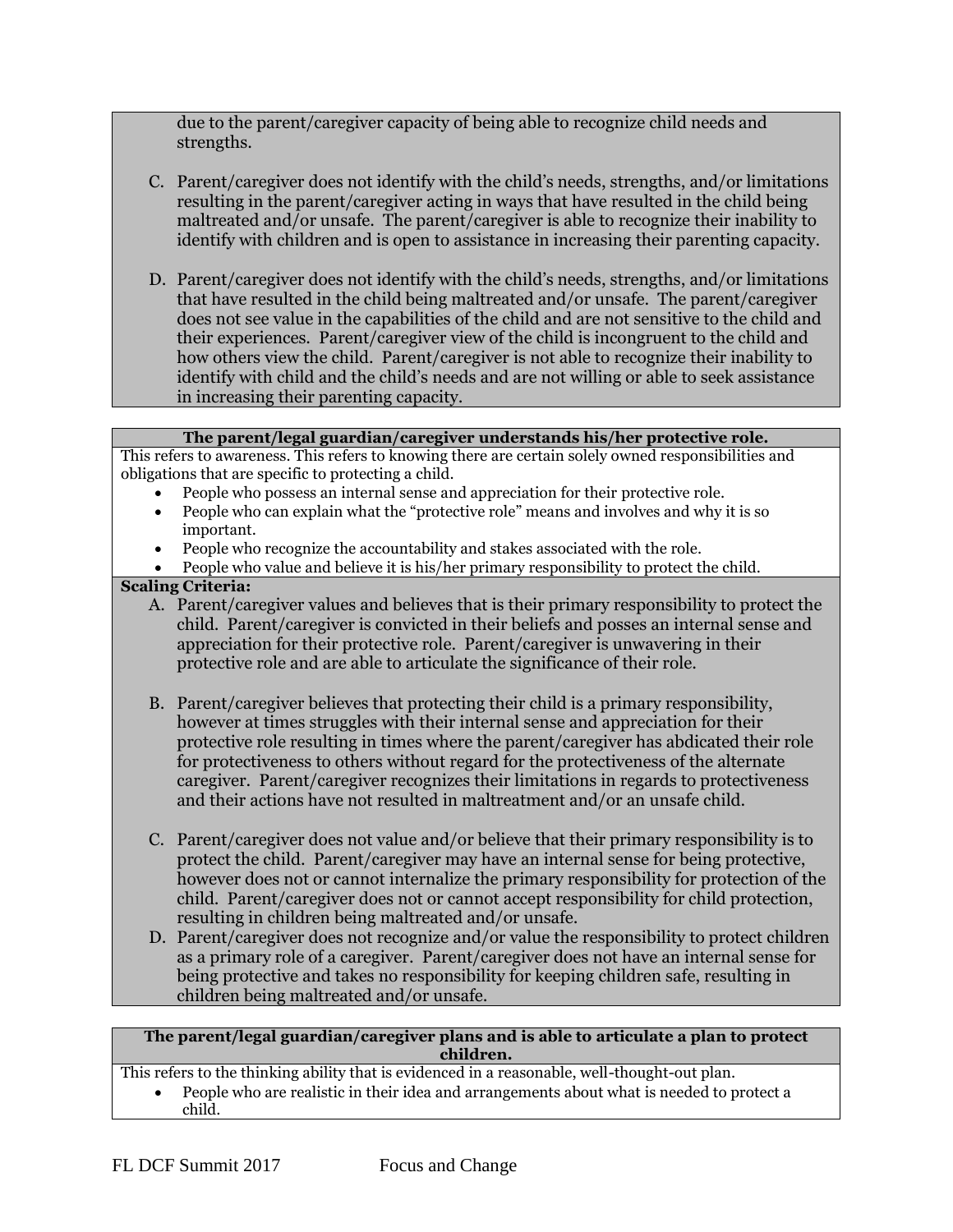- People whose thinking and estimates of what dangers exist and what arrangement or actions are necessary to safeguard a child.
- People who are aware and show a conscious focused process for thinking that results in an acceptable plan.
- People whose awareness of the plan is best illustrated by their ability to explain it and reason out why it is sufficient

- A. Parent/caregiver has developed, either currently or in the past, plans to protect children. Parent/caregiver is realistic in their planning and arrangement about what is needed to ensure child safety. Parent/caregiver is aware of danger and is focused on their processing and development of a plan for safety.
- B. Parent/caregiver is realistic in their plan for child safety and is able to make arrangements to ensure child safety, however may or may not have developed a plan for protection in the past. Parent/caregiver is able to articulate a plan and has the resources to execute the plan if needed. Parent/caregiver is realistic in their plan for child safety and is able to make arrangements to ensure child safety, however may or may not have developed a plan for protection in the past. Parent/caregiver is able to articulate a plan and has the resources to execute the plan if needed.
- C. Parent/caregiver does not recognize the need to plan for child safety and has not developed a plan in the past or has developed plans that were unrealistic to ensure safety, thus resulting in maltreatment and/or children being unsafe. Parent/caretaker may have cognitive limitations that affect their ability to conceptualize a plan for protection and are open to assistance in developing plans and/or accessing resources.
- D. Parent/caregiver does not recognize the need to develop a plan to ensure child safety and has not developed a plan in the past or has developed plans that were unrealistic, resulting in children being maltreated and/or unsafe. Parent/caretaker does correlate the inaction of developing a plan and children being maltreated and/or unsafe. Parent/caretaker may have cognitive limitations that affect their ability to conceptualize a plan for protection. Parent/caregiver is unwilling or unable to seek assistance in developing plans and/or accessing resources to assure child safety. Parent/caregiver is unrealistic and unaware of the necessity as parents/caregivers to develop and execute plans for protection of children.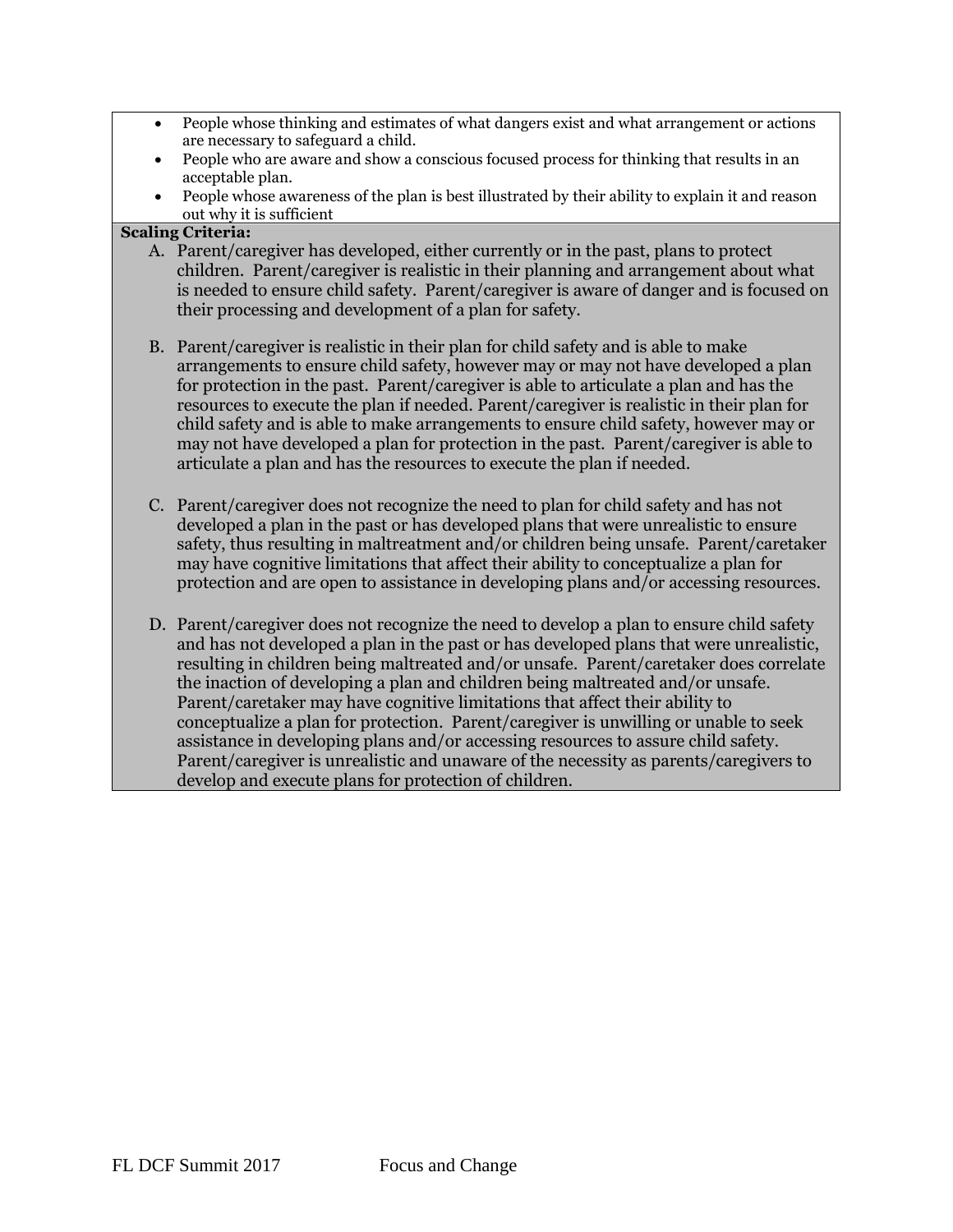# **Emotional Protective Capacity**

# **Parent/Caregiver Protective Capacities** *that results in parenting and protective vigilance.Specific feelings, attitudes, identification with a child and motivation*

### **The parent/legal guardian/caregiver is able to meet own emotional needs.**

This refers to the parent/caregiver satisfying their feelings in reasonable, appropriate ways that are not dependent on or take advantage of others, in particular children.

- People who use personal and social means for feeling well and happy that are acceptable, sensible and practical.
- People who employ mature, responsible ways of satisfying their feelings and emotional needs.
- People who understand and accept that their feelings and gratification of those feelings are separate from their child.

## **Scaling Criteria:**

- A. Parent/caregiver recognizes and understands their own emotional needs and is effectively manages their needs in ways that do not interfere with their ability to parent and does not take advantage of others. Parent/caregiver makes choices in regards to satisfying their feelings and emotional needs that are mature, acceptable, sensible, and practical.
- B. Parent/caregiver recognizes their own emotional needs, however struggles to manage their needs in ways that do not interfere with their ability to parent and/or takes advantage of others. Parent/caregiver makes choices in regards to satisfying their emotional needs that at times are not mature and/or acceptable and/or sensible and/or practical. Parent/caregiver choices do not result in maltreatment and/or unsafe. Parent/caregiver has and uses resources necessary to ensure children are safe while ensuring their emotional needs are met.
- C. Parent/caregiver shows limited understanding and recognition of their own emotional needs. Parent/caregiver often seeks to satisfy their own emotional needs through means that take advantage of others, primarily their children. Parent/caretaker uses avenues to satisfy their own emotional needs that are unacceptable, resulting in children being maltreated and/or unsafe.
- D. Parent/caregiver does not recognize their own emotional needs, resulting in their needs being unmanaged and interfering with their ability to parent children. The unmanaged needs results in children being maltreated and/or unsafe.

#### **The parent/legal guardian/caregiver is resilient as a caregiver.**

This refers to responsiveness and being able and ready to act promptly. • People who recover quickly from setbacks or being upset.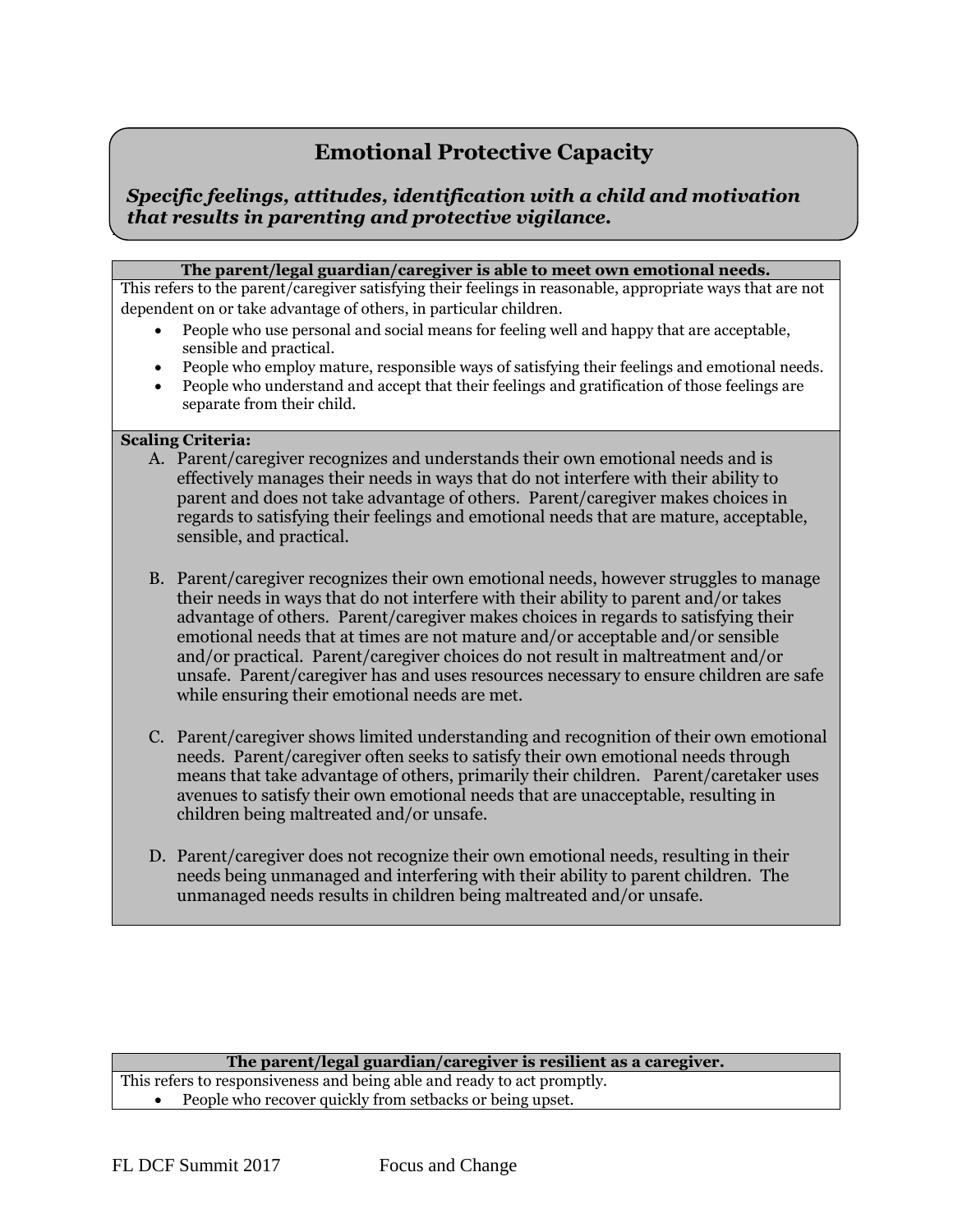- People who spring into action.
- People who can withstand challenges and stress.
- People who are effective at coping as a caregiver.

# **Scaling Criteria:**

- A. Parent/caregiver has demonstrated that they are able to recover from or adjust easily to [misfortune](http://www.merriam-webster.com/dictionary/misfortune) and/or change. Recovery and adjustment are focused on maintaining their role as a caregiver and providing for protection of their children. Parent/caregiver recognizes the need for resiliency as a caregiver and is effective at taking action and coping as a caregiver.
- B. Parent/caregiver has demonstrated that they are able to recover from or adjust under most situations in regards to misfortune and/or change. Recovery and adjustment are mostly focused on their role as a caregiver and for providing protection. Parent/caregiver struggles with coping and taking action during these times. Children are not maltreated and/or unsafe due to the parents coping and/or taking action.
- C. Parent/caregiver when faced with adversity/challenges is not able to recover or adjust. Recovery and adjustment requires frequent interventions by support and resources. Parent/caregiver cannot focus their role during these times to caretaking, resulting in children being maltreated and/or unsafe.
- D. Parent/caregiver does not respond to adversity/challenges and recovery or adjustment is not existent. Parent/caregiver does not respond to interventions by supports and resources and children are maltreated and/or unsafe due to the parent/caregivers responses.

## **The parent/caregiver is tolerant as a caregiver**

This refers to caregiver who is able to endure trying circumstances with even temper, be understanding and sympathetic of experiences, express forgiveness under provocation, broad-minded, and patient as a caregiver.

- People who can let things pass.
- People who have a big picture attitude, who don't overreact to mistakes and accidents.
- People who value how others feel and what they think.

- A. Parent/caregiver maintains an even temper and patience under trying circumstances. Parent/caregiver recognizes the need for tolerance as a caregiver and works to ensure that they are open minded and understanding as a caregiver.
- B. Parent/caregiver frequently maintains an even temper and displays patience under most situations. Parent/caregiver at times struggles with temper and patience, however does not impact their role as a caregiver or result in maltreatment and/or unsafe children. Parent/caregiver is aware of their challenges with tolerance and has the ability to access resources to assist in increasing their tolerance.
- C. Parent/caregiver frequently cannot or will not maintain their temper and/or patience while providing care for children. Parent/caregiver are aware of their decreased tolerance however are not able to correlate the need for tolerance in parenting. Parent/caregivers lack of tolerance has resulted in children being maltreated and/or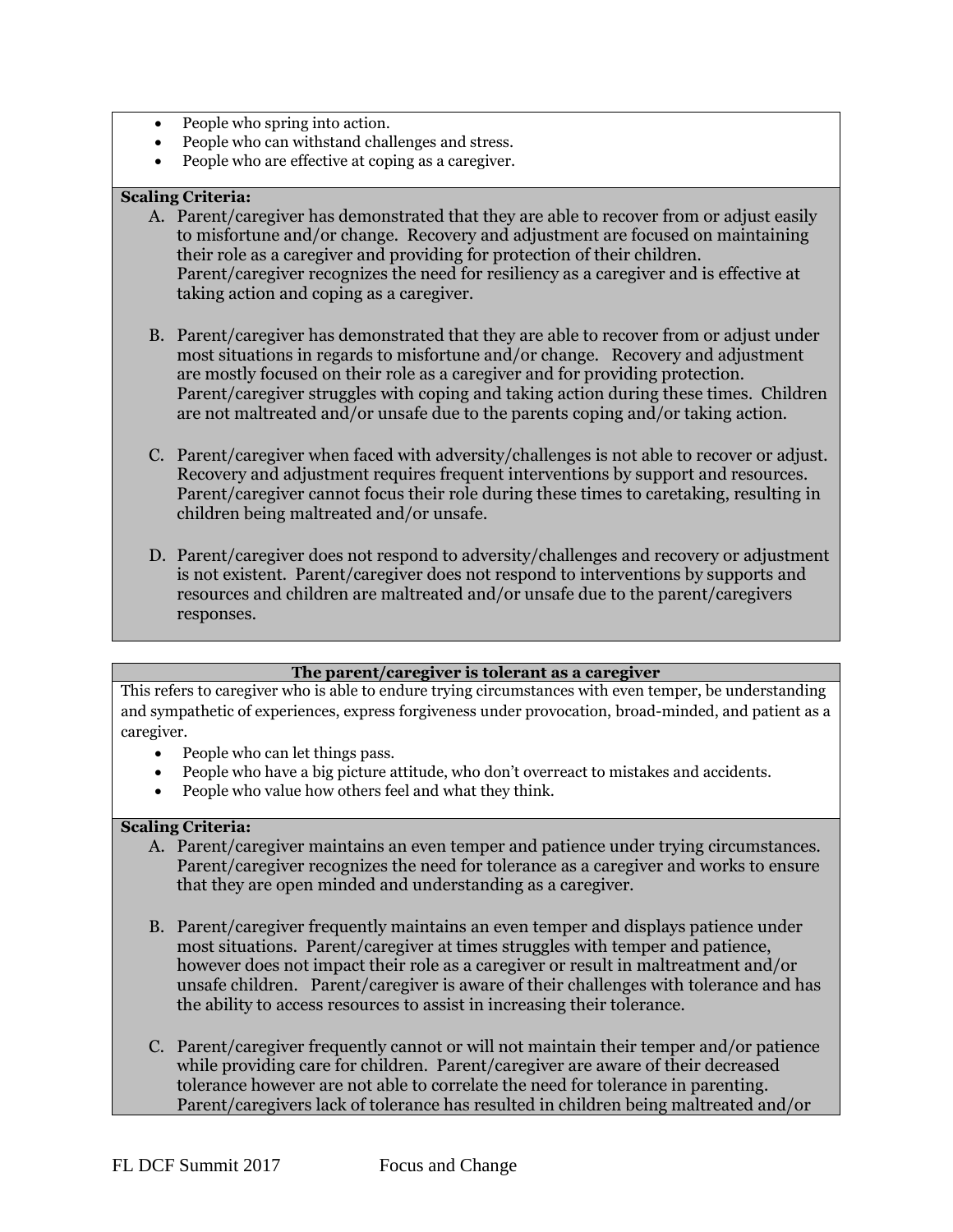being unsafe. Parent/caregiver is willing to access resources and/or supports to increase their tolerance as a caregiver.

D. Parent/caregiver cannot or will not maintain their temper and/or patience while providing care for children. Parent/caregiver is not aware of their decreased tolerance and are not able to correlate the need for tolerance in parenting. Parent/caregiver lack of tolerance has resulted in children being maltreated and/or being unsafe. Parent/caregiver cannot or will not access resources and/or supports to increase their tolerance as a caregiver.

#### **The parent/legal guardian/caregiver expresses love, empathy and sensitivity toward the child; experiences specific empathy with the child's perspective and feelings.**

This refers to active affection, compassion, warmth and sympathy.

- People who fully relate to, can explain and feel what a child feels, thinks and goes through.
- People who relate to a child with expressed positive regard and feeling and physical touching.
- People who are understanding of children and their life situation.

## **Scaling Criteria:**

- A. Parent/caregiver is able to relate to their child and demonstrates actions that are reflective of expressing love, affection, compassion, warmth, and sympathy for the child and their experiences. Parent/caregiver is able to explain child feelings and emotions and is able to respond accordingly.
- B. Parent/caregiver is able to relate to the child, however at times struggles to demonstrate either physically or verbally, love affection, compassion, warmth, and sympathy. While the parent/caretaker acknowledges their love, compassion, warmth, and sympathy, they struggle with displaying affection to the child. This does not result in child being maltreated and/or unsafe.
- C. Parent/caregiver frequently cannot or will not relate to their children's feelings. Parent/caregiver doe not express love, empathy, and/or sympathy for the child on a frequent or consistent basis. Parent/caregiver is able to recognize the absence of relating to the child's feelings. The parent/caregiver's feeling towards the child result in the child being maltreated and/or unsafe.
- D. Parent/Caregiver is not able to relate to the child's feelings. The parent/caregiver does not express any love, empathy, and/or sympathy for the child. The parent/caregiver's lack of feelings towards the child results in the child being maltreated and/or unsafe.

**The parent/caregiver is stable and able to intervene to protect children.** 

This refers to the mental health, emotional energy, and emotional stability of the parent/caregiver in providing for protection of children.

- People who are doing well enough emotionally that their needs and feelings don't immobilize them or reduce their ability to act promptly and appropriately.
- People who are not consumed with their own feelings and anxieties.
- People who are mentally alert, in touch with reality.
- People who are motivated as a caregiver and with respect to protectiveness.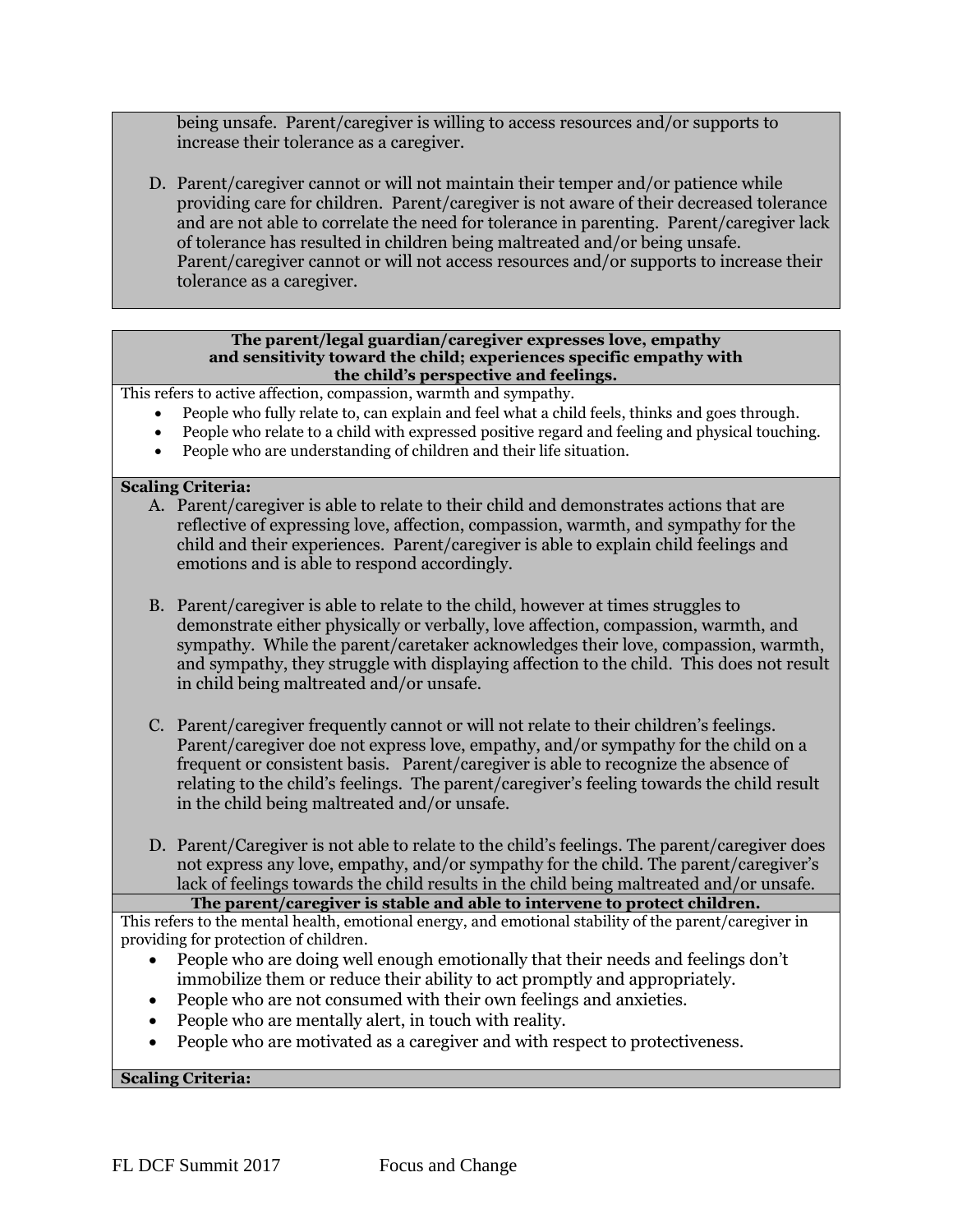- A. Parent/caregiver's mental, emotional stability, and energy are sufficient to meet the needs of the child. Feelings and emotions are not paralyzing to the parent/caregiver. Parent/caregivers are alert and reality orientated to their own emotions/feelings and actions. Parent/caregiver is motivated in ensuring their own mental, emotional stability and energy are sufficient to ensure that the child is safe.
- B. Parent/caregiver's mental, emotional stability, and energy are sufficient under most daily routines, however during times of adversity or challenges the parent/caregiver's struggle to maintain their stability. Parent/caregiver seeks resources and supports during these times and accesses resources to ensure that child is safe.
- C. Parent/caregiver is frequently not able to maintain emotional stability during daily routines, resulting in the child's needs not being met. Parent/caregiver is aware of instability, however is immobilized in taking action to access resources or supports to provide for child safety, resulting in child being maltreated and/or unsafe.
- D. Parent/caregiver is not able to maintain emotional stability during daily routines and challenging life events. Parent/caretaker is not aware of their instability and has taken not action to access resources and/or supports to ensure for child safety, resulting in child being maltreated and/or unsafe.

# **The parent/caregiver is positively attached to the child.**

This refers to a strong attachment that places a child's interest above all else.

- People who act on behalf of a child because of the closeness and identity the person feels for the child.
- People who order their lives according to what is best for their children because of the special connection and attachment that exists between them.
- People whose closeness with a child exceeds other relationships.
- People who are properly attached to a child.

- A. Parent/caregiver demonstrates their attachment to the child through actions such as ordering their lives according to what is best for their child, displays affectionate regard for their child and the child's experiences, and identifies their closeness with the child exceeds other personal relationships.
- B. Parent/caregiver demonstrates their attachment to the child through actions, however at times struggles with ordering their lives according to what is best for the child, displaying their affection for the child, and identifying the closeness of the relationship with the child. Parent/caregiver attachment struggle are not intentional and the parent/caregivers is aware of the struggle. Parent/caregiver has or has the ability to seek resources and/or supports for increasing their parenting capacity. Children have not been maltreated and/or unsafe due to the parental and child attachment.
- C. Parent/caregiver frequently does not demonstrate their attachment to the child. This is evidenced by the ordering of their lives, lack of affectionate regard for the child, and the parent identifying other relationships as being their primary relationship. Child has suffered maltreatment and/or is unsafe as a result of the parent/caregiver's lack of attachment to the child.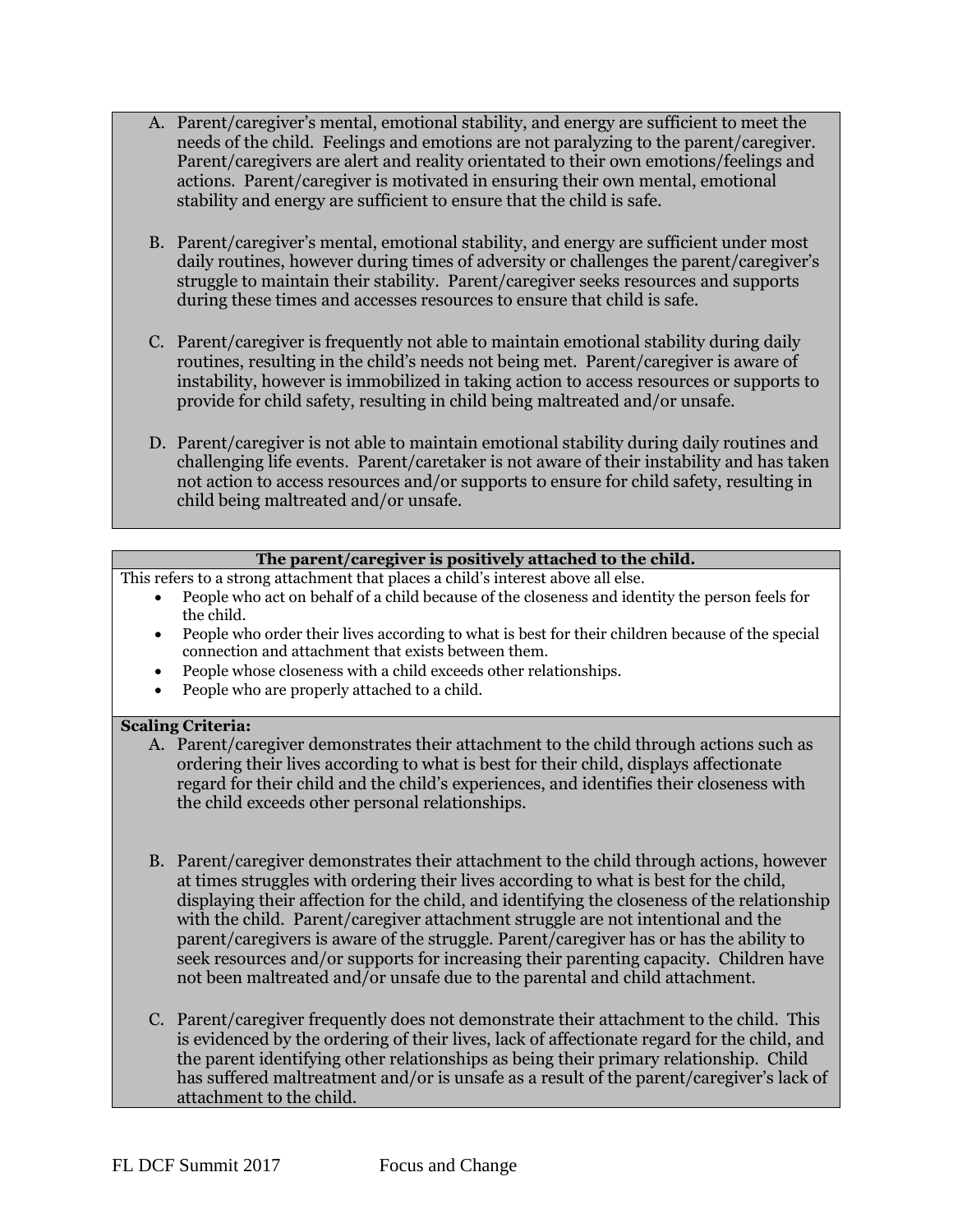D. Parent/Caregiver has no attachment to the child, shows no regard for the child and the parent/caregiver relationship. Parent/caregivers does not identify them as a parent/caregiver. Parent/caregiver cannot or will not seek resources and/or supports to enhance their attachment and does not recognize the correlation between the lack of attachment and maltreatment.

### **The parent/legal guardian/caregiver is supportive and aligned with the child**.

# **Supports**

This refers to actual, observable sustaining, encouraging and maintaining a child's psychological, physical and social well-being.

- People who spend considerable time with a child filled with positive regard.
- People who take action to assure that children are encouraged and reassured.
- People who take an obvious stand on behalf of a child.

# **Aligned**

This refers to a mental state or an identity with a child.

- People who strongly think of themselves as closely related to or associated with a child.
- People who think that they are highly connected to a child and therefore responsible for a child's well-being and safety.
- People who consider their relationship with a child as the highest priority.

# **Displays concern for the child**

This refers to a sensitivity to understand and feel some sense of responsibility for a child and what the child is going through in such a manner to compel one to comfort and reassure.

- People who show compassion through sheltering and soothing a child.
- People who calm, pacify and appease a child.
- People who physically take action or provide physical responses that reassure a child, that generate security.
- $\bullet$

- A. Parent/caregiver demonstrates that they are strongly related and/or associated with the child, thus showing compassion for the child by calming, pacifying, and appeasing children as needed. Parent/caregiver is aligned with the child, as demonstrated by the actions and responses towards the child. Parent/caregiver identifies their relationship with the child as being the highest priority.
- B. Parent/caregiver frequently is aligned with the child through their actions, however at times struggles in demonstrating compassion for the child and/or being responsive. The parent/caregiver's actions do not result in the child being maltreated and/or unsafe. The parent/caregiver acknowledges their struggle, and has the resources and/or supports to increase their responsiveness and compassion for the child.
- C. Parent/caregiver does not identify with the child through their actions and lacks compassion for the child. Parent/caregiver infrequently non-responsive to the child when the child needs to be calmed, pacified, and/or appeased. The parent/caregiver acknowledges their inability to align with the child however cannot or will not take actions to increase their alignment with the child. The parent/caregiver actions have resulted in children being maltreated and/or unsafe.